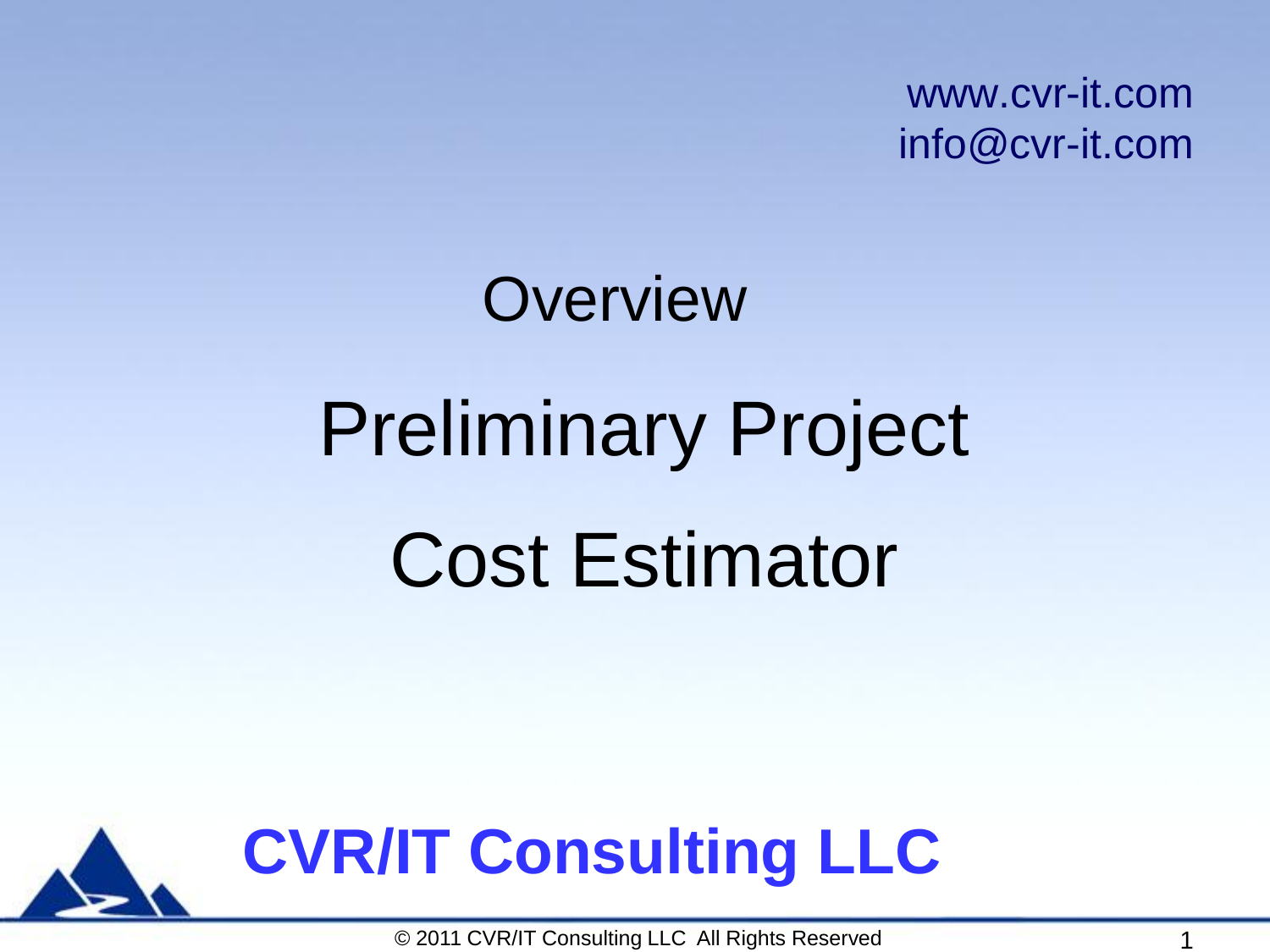## Template Description

- The **Preliminary Project Cost Estimator** is provided as a tool for development of a preliminary project budget that could be used in a project charter. It can also be used to develop the budget for a very small project.
	- You can customize the worksheet with your organization's logo and name (in the header of the printed page)
	- Three primary sources of project cost are preformatted (i.e. Labor, Procurement of Goods, and Procurement of Services)
	- As needed, you can create cost categories to suit your project. Several sections are provided for your special budget needs.
	- Add rows as needed
	- Totals are calculated automatically
	- The form is preformatted for easy printing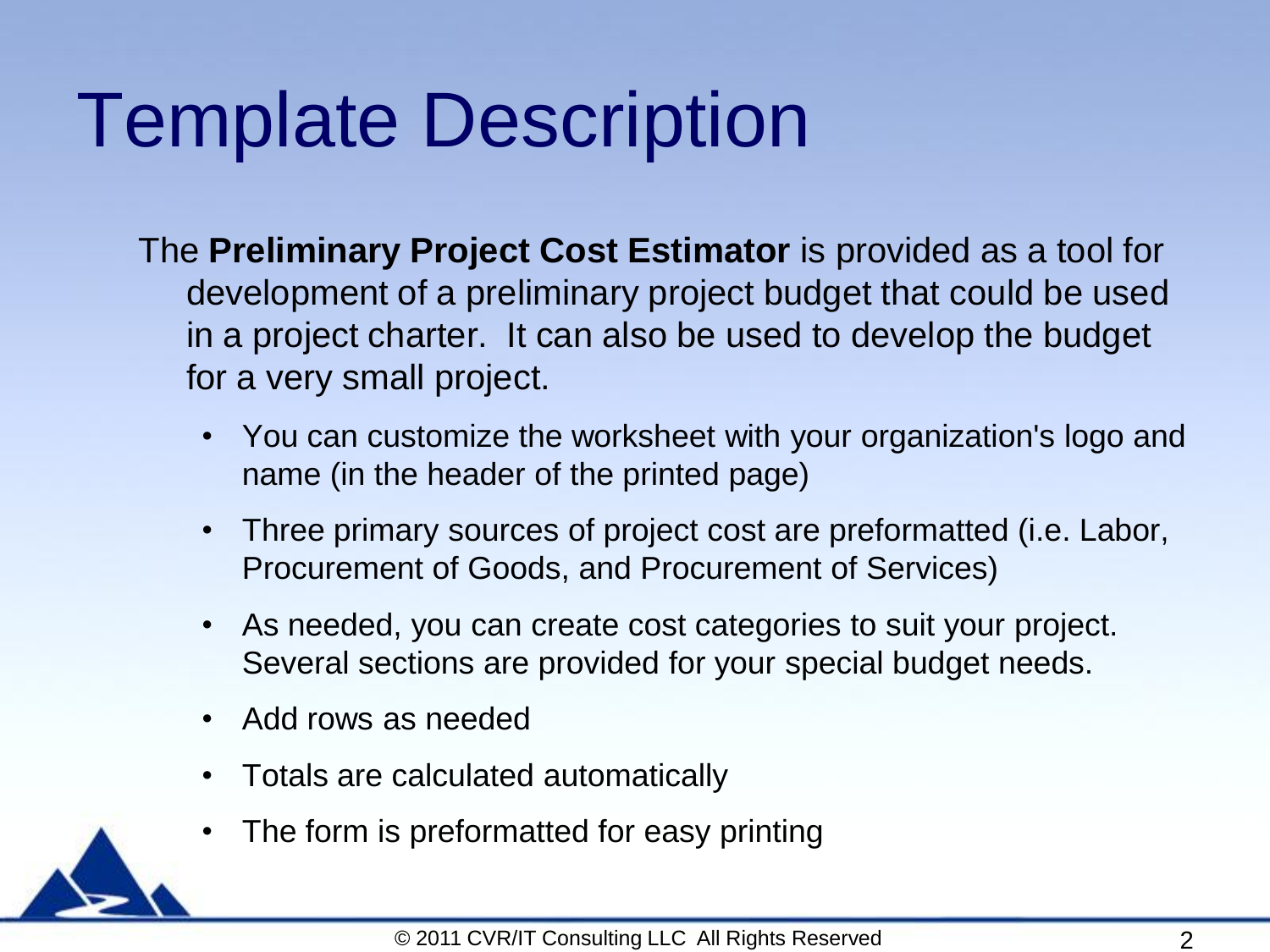#### Entering Data

#### **Preliminary Project Cost Estimate**

| Project Name:           |  |
|-------------------------|--|
| <b>Project Manager:</b> |  |
| Date of Estimate:       |  |

Instructions are provided below the data area. Scroll down to read them.

| <b>Source of Project Cost</b> |                             | Labor         |                  | Cost per   Labor Cost | <b>Training</b>         | <b>Travel</b> | <b>Other Cost</b> | <b>Total per</b>   |
|-------------------------------|-----------------------------|---------------|------------------|-----------------------|-------------------------|---------------|-------------------|--------------------|
|                               | <b>Labor Costs</b>          | <b>Hours</b>  | hour             | (5)                   | $Cost($ \$)             | $Cost($ \$)   | (5)               | <b>Role</b>        |
| 1.1                           | <b>Business Analyst</b>     | 200           | \$60             | \$12,000              | \$0                     | \$0           | \$0               | \$12,000           |
| 1.2                           | Developers                  | 800           | \$90             | \$72,000              | \$6,300                 | \$0           | \$0               | \$78,300           |
| 1.3                           | Testers                     | 320           | \$80             | \$25,600              | \$0                     | \$0           | \$0               | \$25,600           |
| 1.4                           | <b>Project Manager</b>      | 400           | \$110            | \$44,000              | \$0                     | \$1,200       | \$0               | \$45,200           |
| 1.5                           | Project Role 5              |               |                  | \$0                   | \$0                     | \$0           | \$0               | \$0                |
|                               | <b>Subtotal</b>             | 1,720         |                  | \$153,600             | \$6,300                 | \$1,200       | \$0               | \$161,100          |
|                               |                             |               |                  |                       |                         |               |                   |                    |
|                               |                             | <b>Number</b> | <b>Cost Each</b> | Extended              | Installation   Warranty |               | <b>Other Cost</b> | <b>Total per</b>   |
| $\overline{2}$                | <b>Procurements - Goods</b> |               | $($ \$)          | Cost \$               | $Cost($ \$)             | $Cost($ \$)   | (5)               | <b>Procurement</b> |
| 2.1                           | Software licenses           | 5             | \$420            | \$2,100               | \$0                     | \$0           | \$0               | \$2,100            |



The top portion of the template is shown. All data are entered into white cells. Colored cells contain labels and computed numbers. Several categories of cost are provided (two are shown). Column heading vary with type of cost.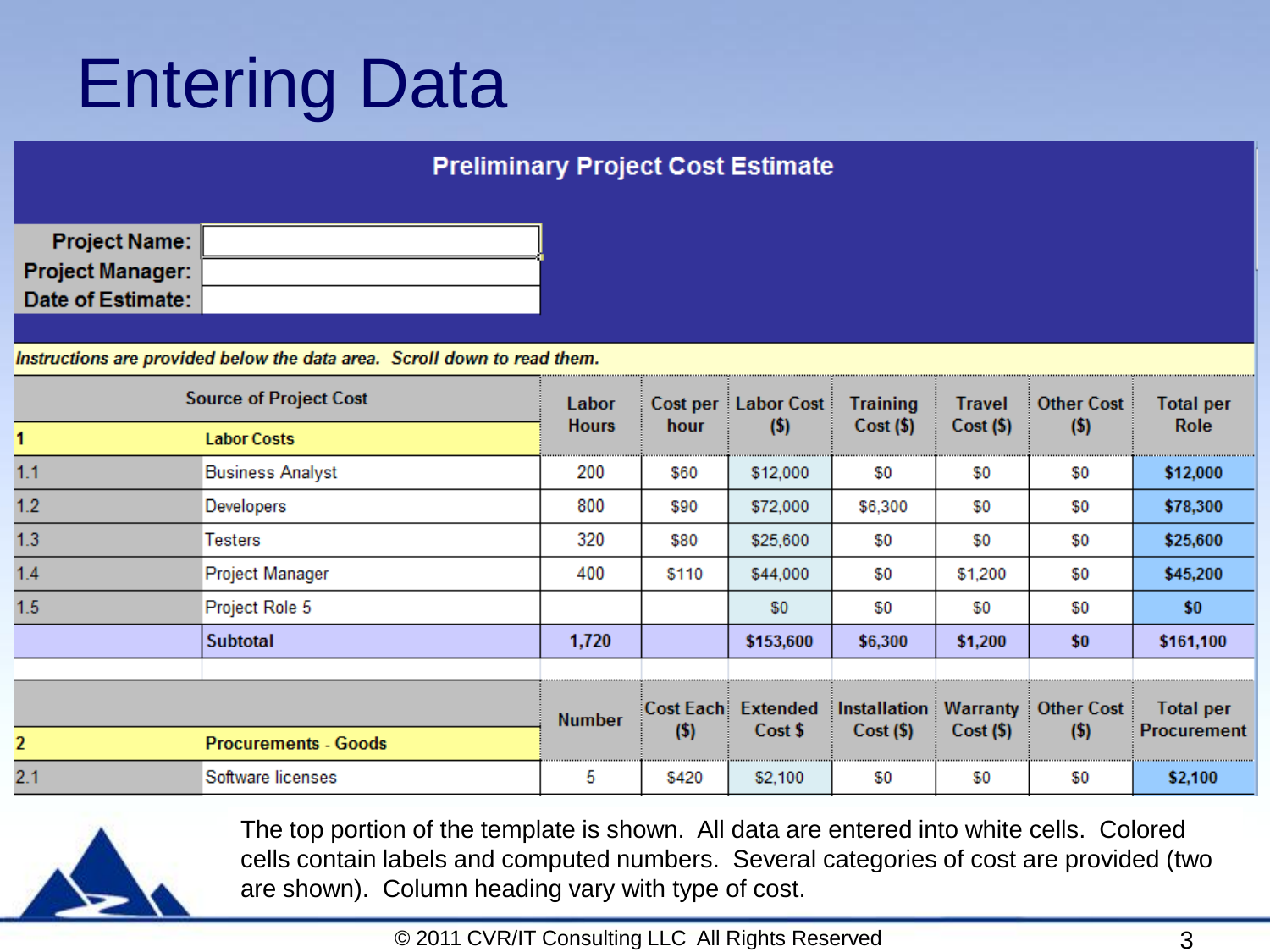#### Custom Data

|           |                            |       | Item Cost \$ |         |         | Other Cost   Other Cost   Other Cost | <b>Total per Unit</b> |
|-----------|----------------------------|-------|--------------|---------|---------|--------------------------------------|-----------------------|
| 6         | Your cost category         |       |              | $($ \$) | $($ \$) | $($ \$)                              |                       |
| 9.1       | Description                |       | \$0          | \$0     | \$0     | \$0                                  | \$0                   |
| 9.2       | Description                |       | \$0          | \$0     | \$0     | \$0                                  | \$0                   |
| 9.3       | Description                |       | \$0          | \$0     | \$0     | \$0                                  | \$0                   |
| 9.4       | Description                |       | \$0          | \$0     | \$0     | \$0                                  | \$0                   |
| 9.5       | Description                |       | \$0          | \$0     | \$0     | \$0                                  | \$0                   |
| 9.6       | Description                |       | \$0          | \$0     | \$0     | \$0                                  | \$0                   |
| 9.7       | Description                |       | \$0          | \$0     | \$0     | \$0                                  | \$0                   |
|           | Subtotal                   |       | \$0          | \$0     | \$0     | \$0                                  | \$0                   |
|           |                            |       |              |         |         |                                      |                       |
| 7 - Other | Indirect costs             |       | \$0          |         |         |                                      | \$0                   |
| 8 - Other | Other cost                 |       | \$0          |         |         |                                      | \$0                   |
| 9- Other  | Other cost                 |       | \$0          |         |         |                                      | \$0                   |
|           | Sub-Totals:                |       |              |         |         |                                      | \$195,200             |
|           | Risk (Contingency):        | 10.0% |              |         |         |                                      | \$19,520              |
|           | <b>TOTAL PROJECT COST:</b> |       |              |         |         |                                      | \$214,720             |

**Comments:** 



Several sections are provided for custom cost categories (four are shown: 6 – 9). Category and column headings can be customized. Total cost is shown at the bottom. If a Risk Contingency percent is entered, the figure is calculated and added to the total budget. Room is provided for general comments at the bottom of the form.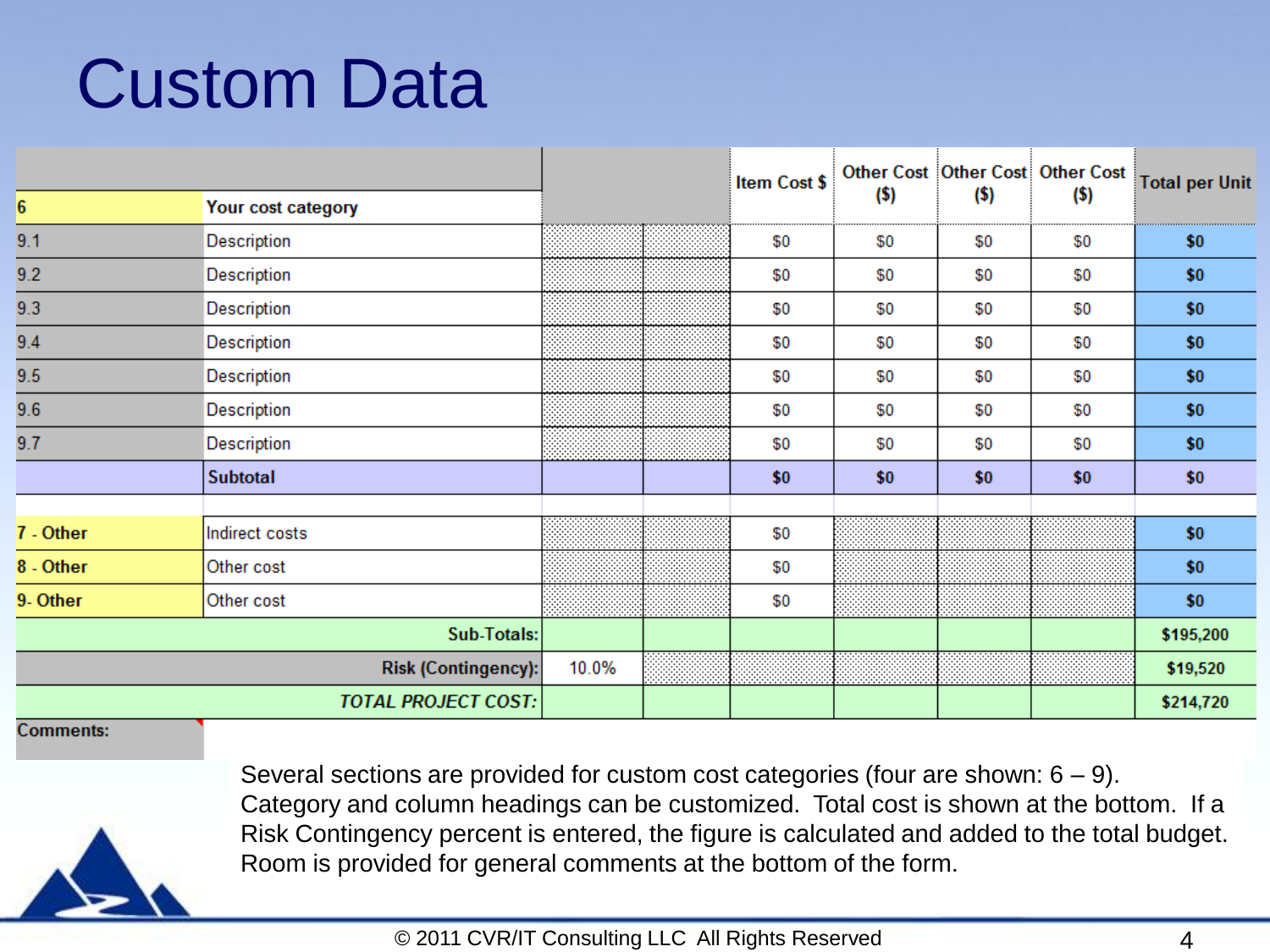#### **Summary**

The **Preliminary Project Cost Estimator** can be a useful addition to your Project Initiation process. Use it to quickly develop a more accurate estimate of likely project cost.

**Preliminary Project Cost Estimator** is part of a powerful Project Initiation template set available at very low cost from this source:

#### **http://www.cvr-it.com/PM\_Templates/**

Other templates in this set include:

- **Business and IT Project Charters**
- **Project Charter Lite**
- **Quick IT Project Risk Evaluator**
- **Flexibility Matrix Analysis**
- **Much more…**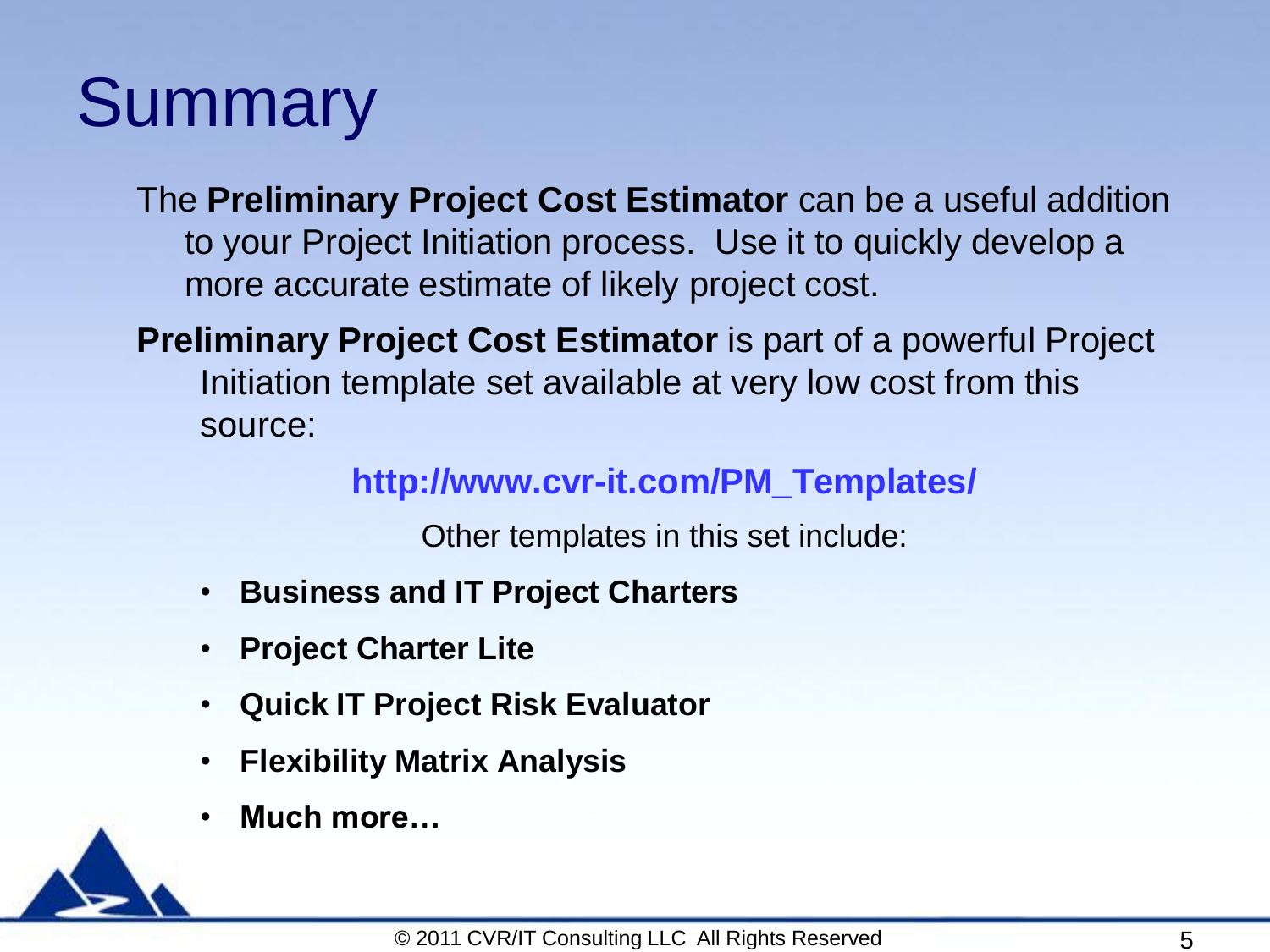### About CVR/IT Consulting LLC

- CVR/IT Consulting, established in 2002, provides guidance and support in the effective use of Project, Program, Portfolio Management and Business Analysis Technologies. The company provides professional consultation, training and tools in all matters related to Project Management and Business Analysis, such as:
- Implementation of governance structures and processes essential to effective Portfolio Management
- Establishment of a Project Management Office that finds its own success solely in the success of its customers
- Delivery of flexible, customized PM and BA Methodologies and tools
- Assessment of organizational project, program, portfolio management and business analysis practice
- Training (or re-training) of the project workforce
- Implementation of Organizational Change to make it all work